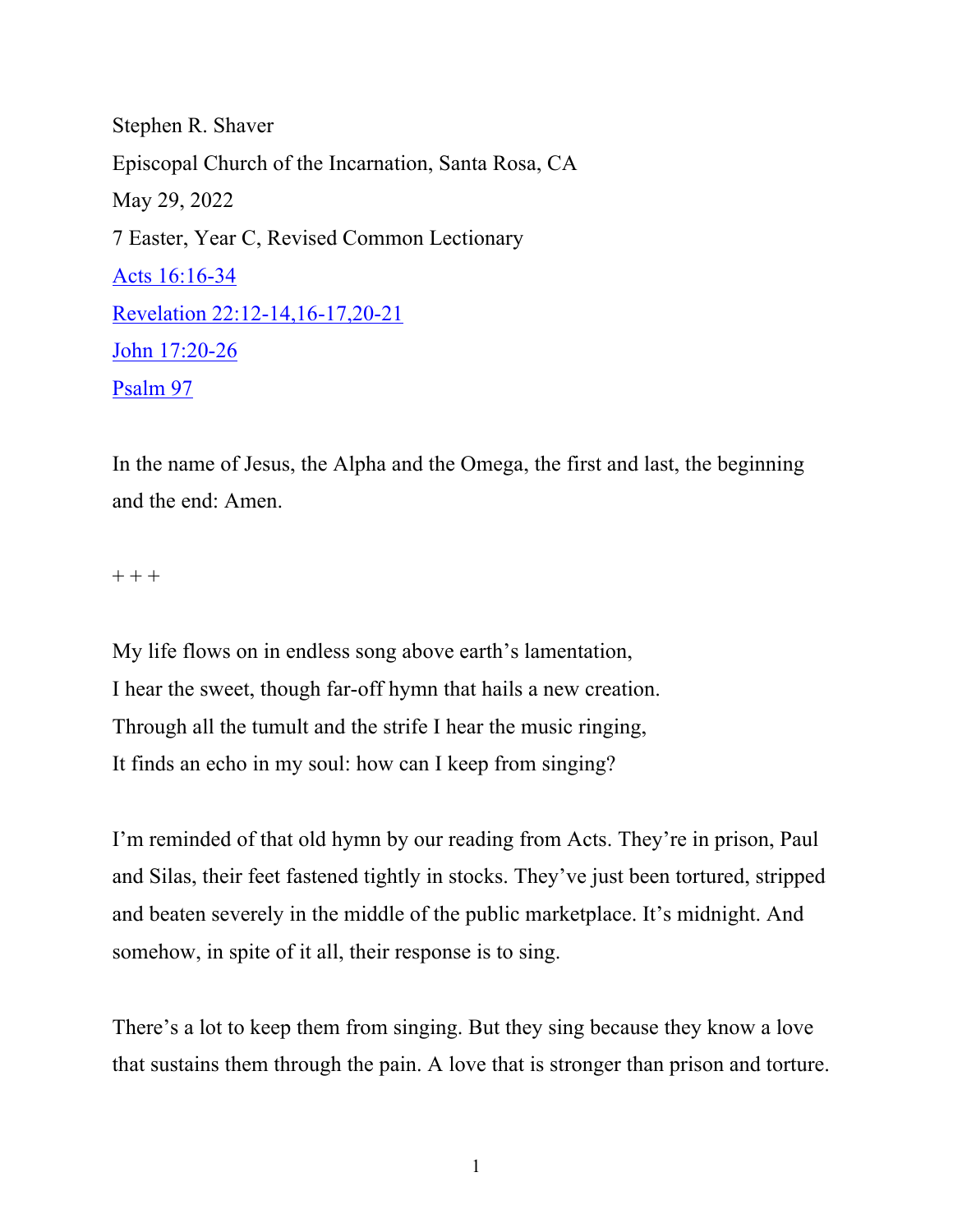A love that's big enough even to invite their jailer into. A love that is stronger than death itself.

There's a lot to keep us from singing too. We live in a time that's in some ways very different from theirs and in some ways not so different at all. Like Paul and Silas, we live in a society that's addicted to violence. Ours takes the form not of public floggings and crucifixions and gladiatorial combat, but largely of people shooting one another with guns. Sometimes in the horrific violence of public shootings like those we've seen in Buffalo and Uvalde in the past two weeks. More often in ones and twos at a time, in homicides that don't make the front page, in interpersonal violence and domestic violence, and also in deaths by suicide. By sheer numbers those deaths dwarf the number that happen in mass events. Yet the sheer horror of what happens when a human being decides to commit a random act of satanic evil with a weapon of war shakes us to the core in a unique way. We grieve, and we're afraid, and we're outraged.

There's a lot about violence in the Bible. There's plenty about swords, like the one the jailer carries in our Acts reading today. There's the great passage from Isaiah, "Nation shall not lift up a sword against nation, they shall beat their swords into plowshares and their spears into pruning hooks." There's Jesus telling his followers "Put away your sword, for those who live by the sword will die by the sword." But scripture doesn't tell us anything about guns any more than it does about airplanes or germ theory or the internet.

So we who have come to believe in our own day, we whom Jesus prayed for at the Last Supper, have to make decisions based on principles scripture does give us, and based on the consciences and minds God has given us to follow the Spirit's leadings in the time we do live in.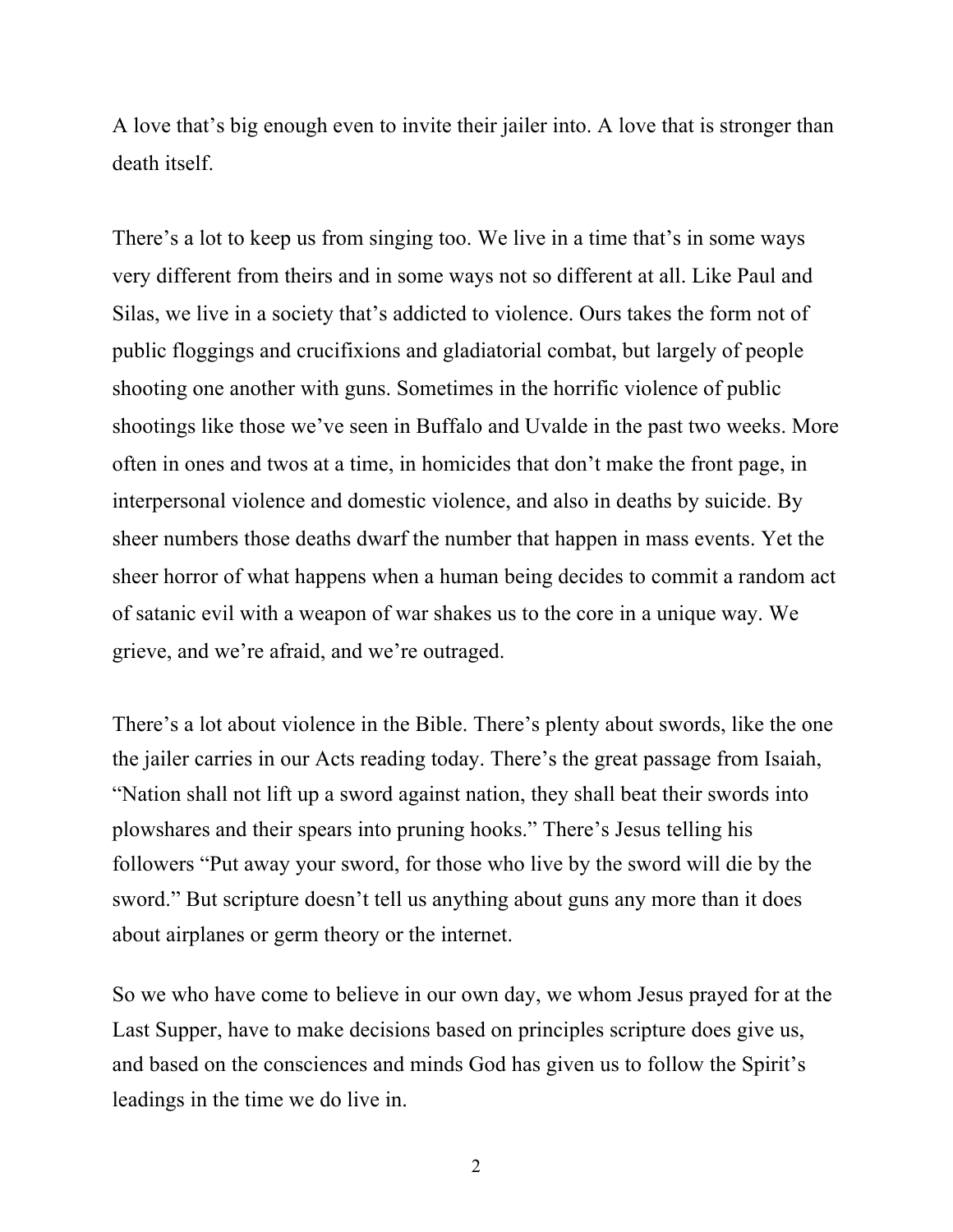I don't like guns very much. I'm not a gun owner and don't much feel the attraction to them. I also know that there are three hundred million guns in this country that aren't going to vanish, and that about a third of all adults in this country do own guns, and that we're not going to solve our country's problem with gun violence without talking to one another and figuring out some ways we can agree on that will reduce harm and save lives. That's not easy partly because there are those who profit from our gridlock. Our story from Acts tells about the owners of the slave girl who see, after Paul has healed her, that their income is threatened, and who then go and mobilize the political system to try to protect it. That too has resonances in our own time. There are those who would rather keep us polarized and paralyzed, so we don't make any changes, who like it when people like me talk about taking all guns away so gun owners will go and buy more guns and stand up even harder against any regulations whatsoever. But what if we could start with facts and see where we get?

One fact is that this country has more guns per capita, and more guns period, than any other place on earth. It's not even close. American civilians own more guns than the next 25 countries combined. Yemen, a country in the middle of a brutal civil war, has 52 guns for every hundred people. We have 120. This is the only place in the world with more guns than people. In terms of other countries as wealthy as the United States, the next highest is Canada with 34, and it goes down from there.<sup>1</sup> Now if we were talking about alcohol, you don't have to be any kind of prohibitionist to be concerned if a country's citizens were knocking back on average a bottle of wine a night. It's fair to say this country is addicted to guns. And that addiction has consequences. We have 3.8 gun murders per 100,000 people. Canada has 0.4, Denmark less than 0.2.<sup>2</sup>

<sup>1</sup> *Small Arms Survey*, 2017.

<sup>2</sup> Nurith Aizenman, "Gun Violence: How the U.S. Compares with Other Countries," *Goats and Soda* from NPR (October 6, 2017); https://www.npr.org/sections/goatsandsoda/2017/10/06/555861898/gun-violence-how-the-u-scompares-to-other-countries.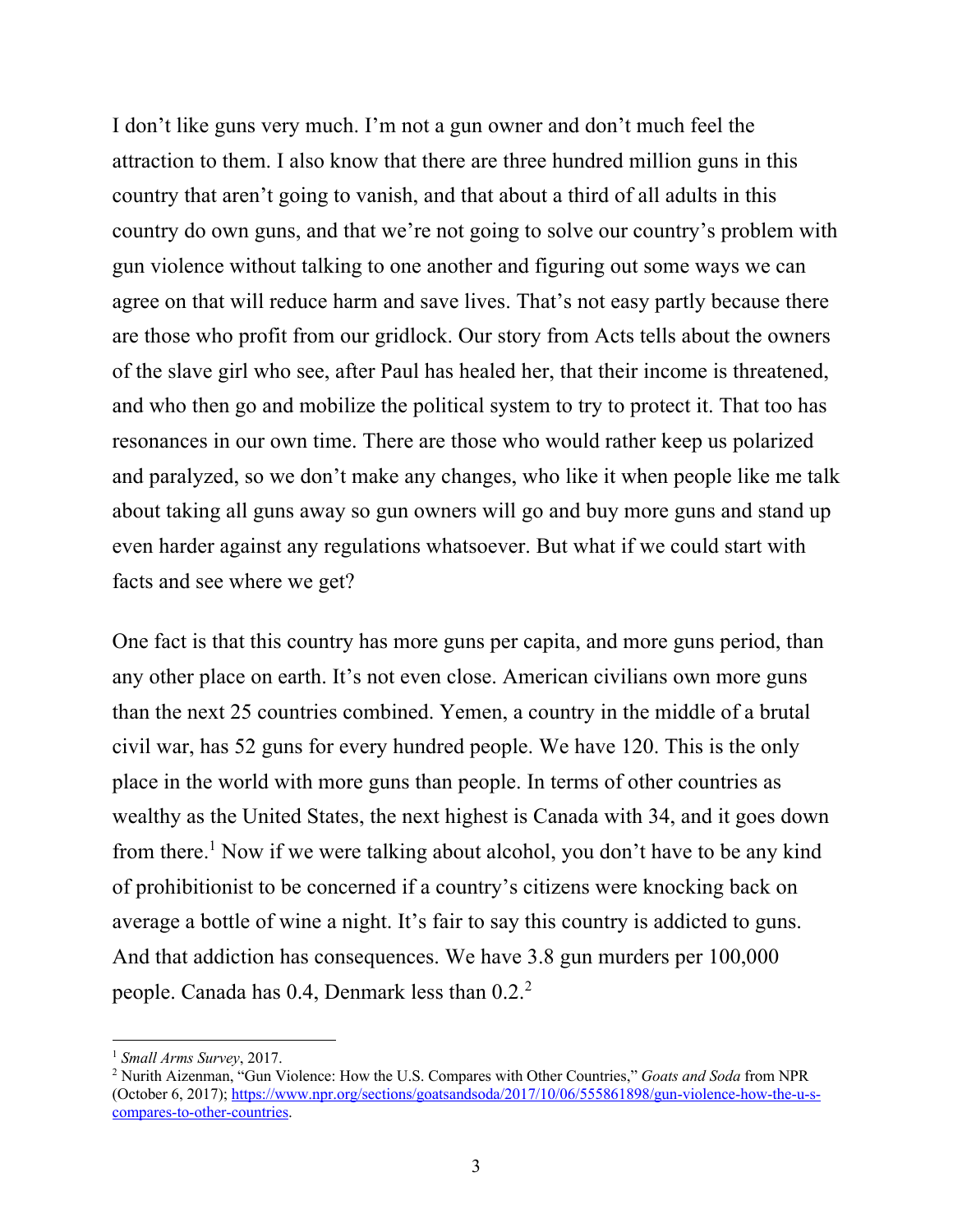The human heart is not that different among those countries. The ratio of troubled young men is not that different among those countries. The saturation of lethal weapons and the ease of getting them for anyone is. And the difference manifests in lives destroyed.

Now it's also true that we have cultural differences between this country and some others. One of our issues is our national addiction to a kind of fantasy of power and domination, expressed in violence, a fantasy with deep roots in the legacy of European settlers pushing into native land, a fantasy of self-sufficiency through outgunning the competition. It's a fantasy that manifests in vigilantism against young black and brown men. It's a hypermasculine fantasy where Bushmaster rifles, the kind of rifle used in the Sandy Hook shootings, are advertised with the slogan, "Consider your man card reissued." And it's a fantasy that trades on images of patriarchal religion. Just days before the Texas shooting Daniel Defense, the manufacturer of the rifle used there, tweeted an ad with a picture of a toddler holding an assault rifle with the Bible verse "Train up a child in the way he should go."

In this fallen world, this side of God's kingdom, there may be reasons why deadly weapons exist. But we should never fall in love with them or glorify them. And the kind of pornographic, compensatory, militaristic rhetoric that is used to glorify guns in our society is a manifestation of a deep sickness of the soul.

We're not going to change the human heart overnight, and we're not going to cure our society's addiction to violence overnight. But if our goal is a little more modest, if our goal is saving lives and making people safer, there are some common-sense things we can do.